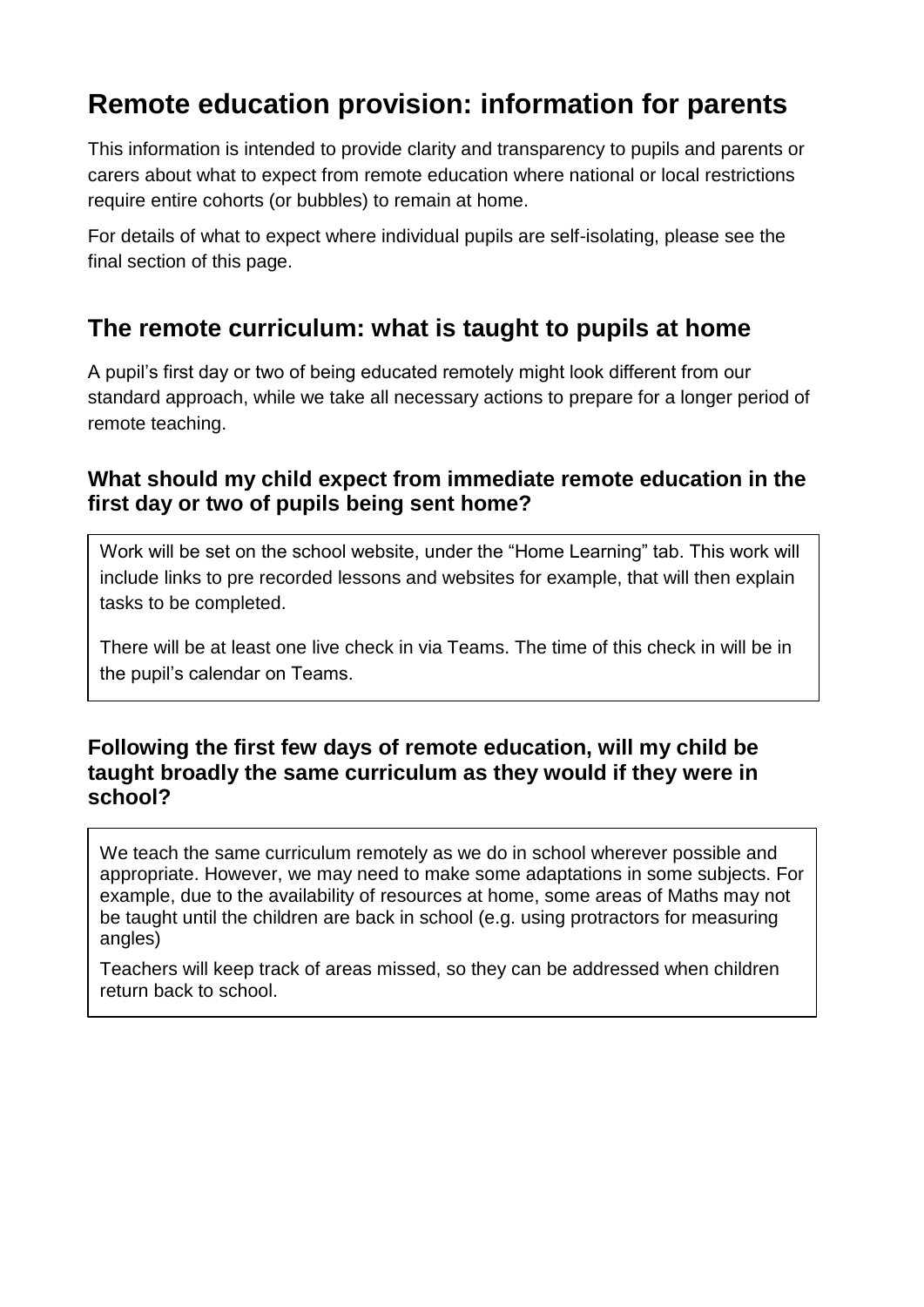# **Remote teaching and study time each day**

## **How long can I expect work set by the school to take my child each day?**

We expect that remote education (including remote teaching and independent work) will take pupils broadly the following number of hours each day:

| <b>EYFS</b> | At least one live session per day,<br>normally in the morning, giving the<br>daily plan                         |
|-------------|-----------------------------------------------------------------------------------------------------------------|
| Key Stage 1 | 3 hours (however this may be less for<br>Year 1 children due to their age)<br>+ 2 assemblies per week           |
| Key Stage 2 | Up to 4 hours (however this may be<br>less for Year 3 children, due to their<br>age)<br>+ 2 assemblies per week |

## **Accessing remote education**

### **How will my child access any online remote education you are providing?**

The school are using Teams for their online remote education. Other on line resources may be sign posted to support the remote education, such as Oak National Academy and White Rose Maths Hub.

## **If my child does not have digital or online access at home, how will you support them to access remote education?**

We recognise that some pupils may not have suitable online access at home. We take the following approaches to support those pupils to access remote education: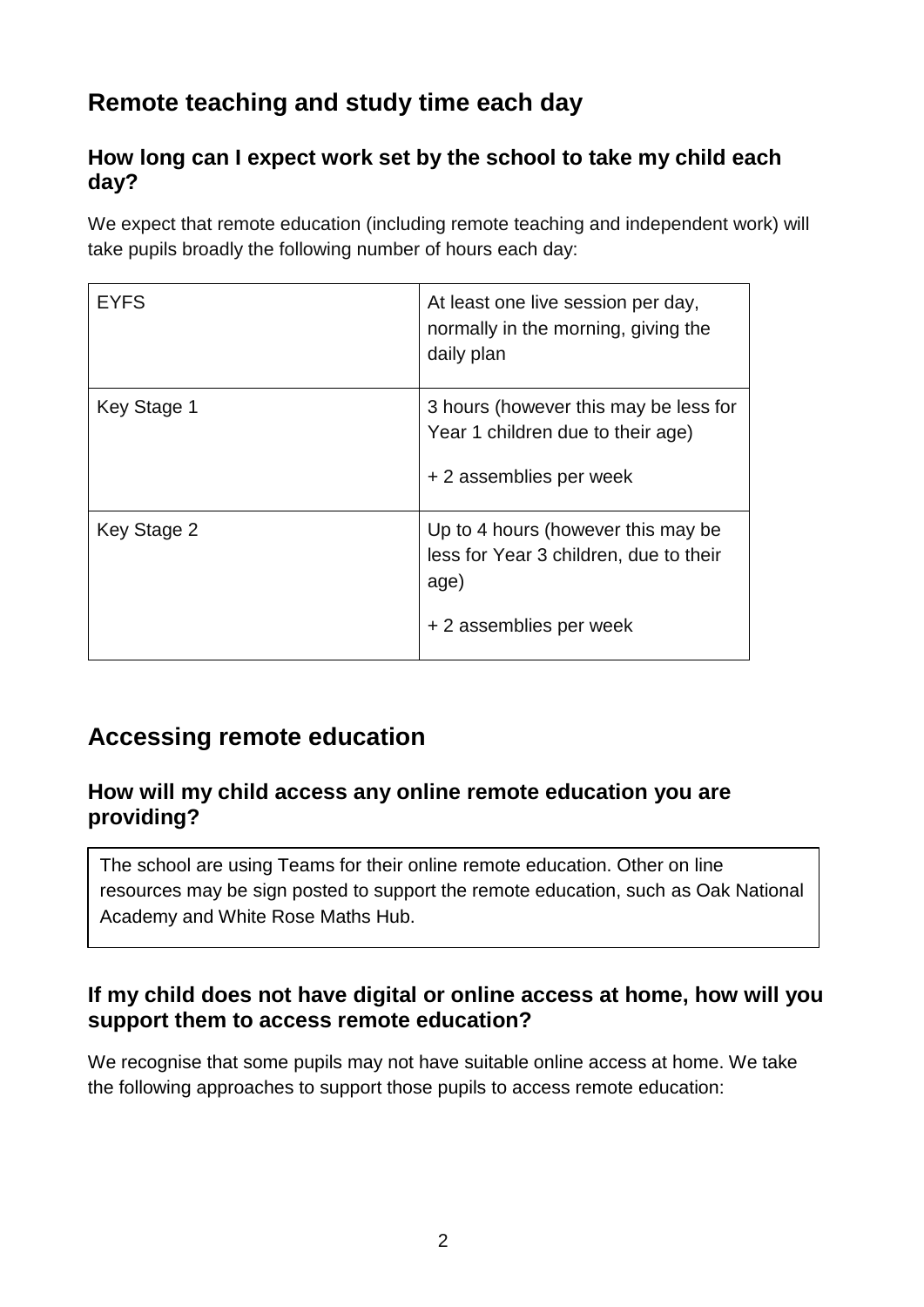Parents were asked to complete the schools' "Access to Technology at Home" questionnaire before the Christmas break. Hard copies were also provided to those who normally receive them.

The school have received their allocation of laptops from the DfE. These will be loaned to families where the school feels it will support the child to access the online learning and there is no option of the child/children attending on site provision.

The allocation of DfE laptops will be assessed on a case-by-case basis, in consultation with individual families and the school and taking into account the responses from the Assess to Technology at Home questionnaire.

Access to other devices that enable an internet connection will also be dealt with on a case-by-case basis and the school will support families with this.

Providing families with paper copies of work, to match the work being done on-line, or in school is not practical. In cases where on-line access proves an issue for children receiving the work, or submitting work, the school will assess to see if providing the family with a DfE laptop would be appropriate.

If parents need help uploading or submitting work online, teachers and support staff will help to support this. Ms Hodge, the schools child and family support worker, is also available to support families. Parents can contact the school by phoning the school office on 01784 482603, or emailing wraysbury@rbwm.org.uk.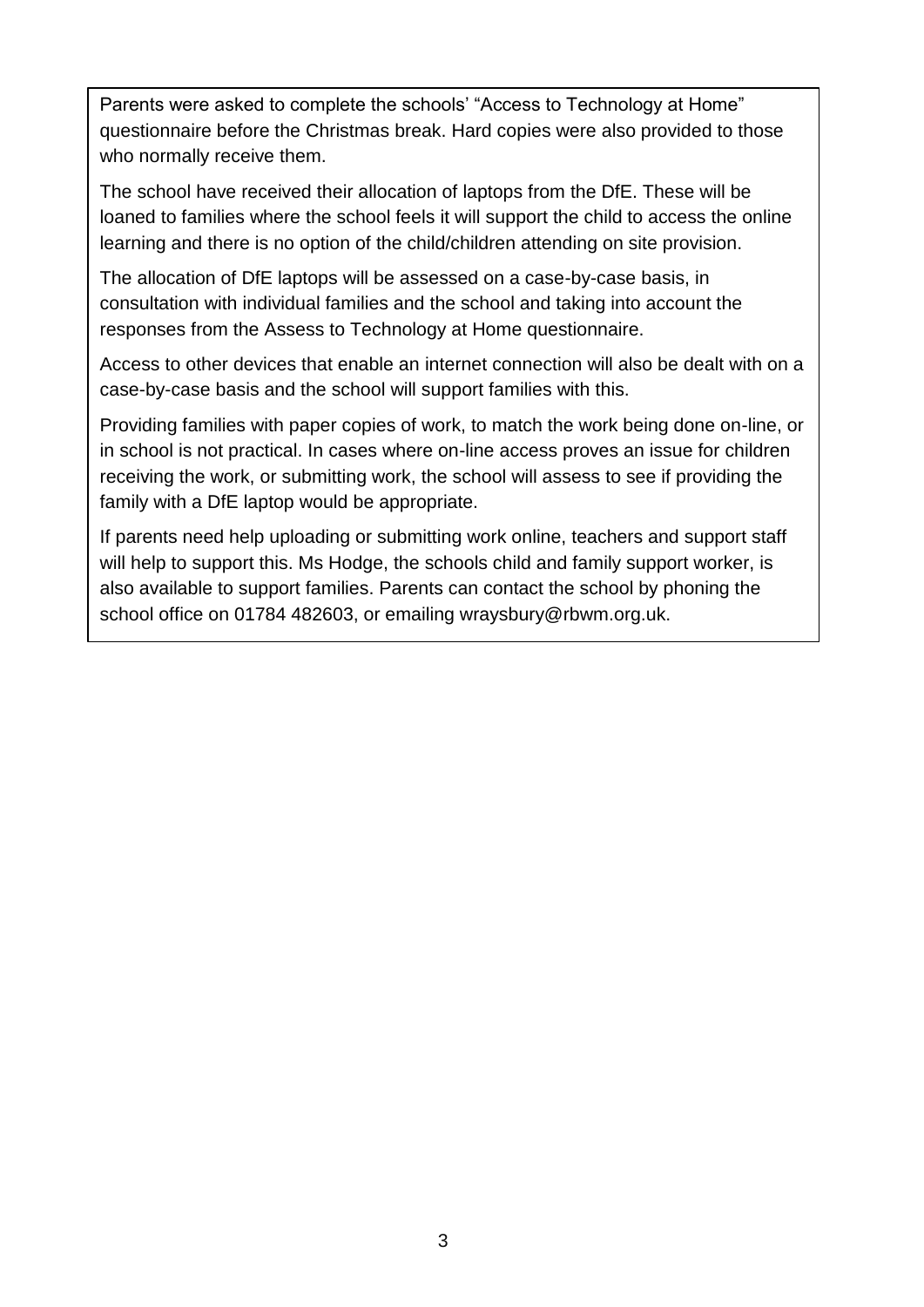## **How will my child be taught remotely?**

We will use a combination of the following approaches to teach pupils remotely:

Every year group will have at least one live face-to-face session per day using Teams. Most year groups will have two or three live sessions. KS1 and KS2 children will also have two assemblies a week via Teams.

The remote curriculum will broadly be the same as the curriculum being taught to the children in school and will be meaningful and ambitious.

Live sessions will include teaching of new skills, revisiting of previous learning and setting tasks to be completed during the day. Some lessons will use prerecorded materials, or commercially produced videos, such as White Rose Maths or Oak Academy resources.

Assignments, quizzes and tasks will all be used in order to make the learning enjoyable, engaging, broad and balanced.

Teachers may set pieces of work that span over a few sessions, such as a project or a larger piece of work. Where this is the case, the teacher will provide guidance and ongoing feedback during live teaching sessions prior to the project starting, or in the live sessions during the project.

In a small number of cases, the school will provide paper work packs for families. This will only be used in the cases of a child needing a heavily differentiated approach, and all other options have been explored.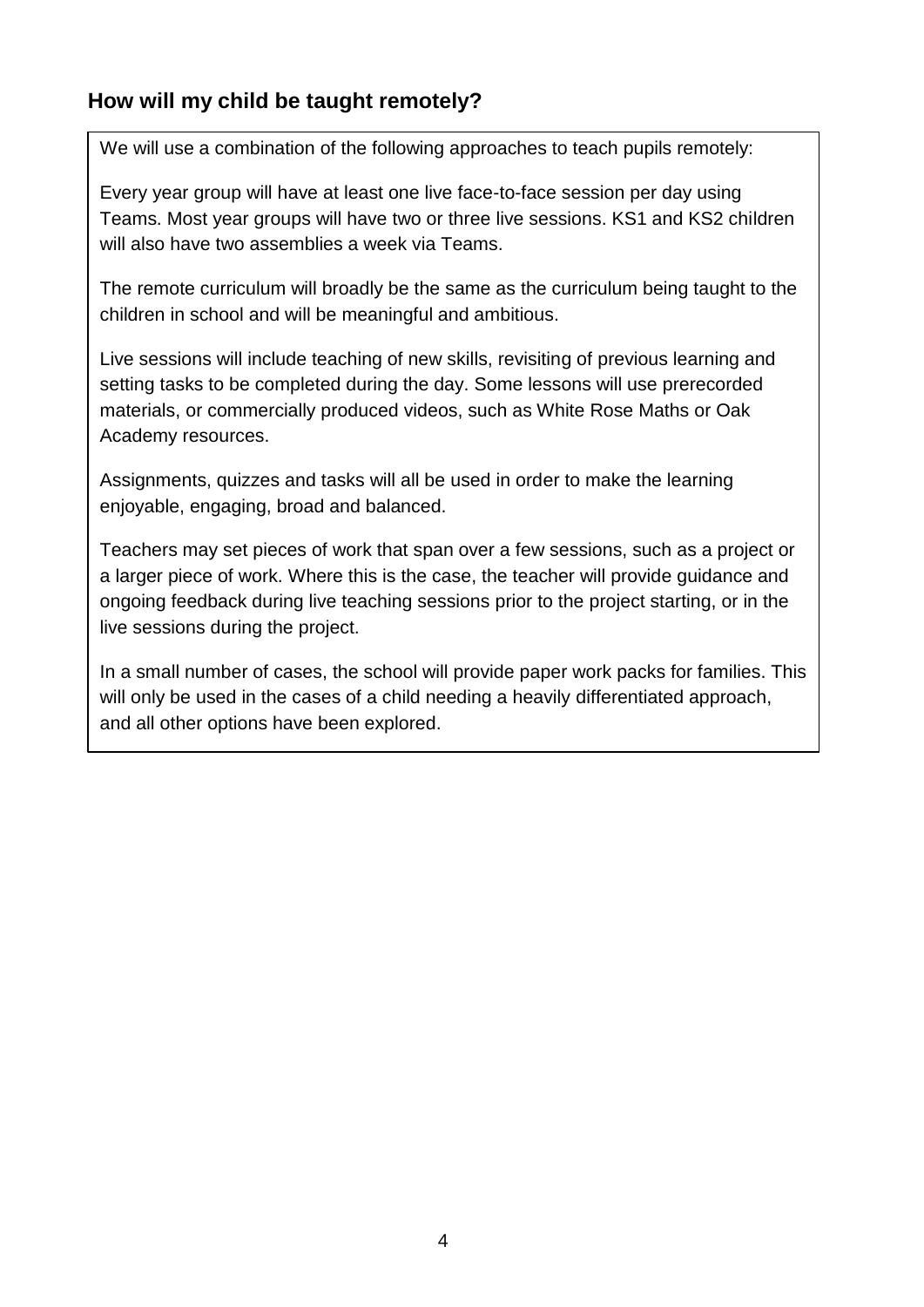## **Engagement and feedback**

### **What are your expectations for my child's engagement and the support that we as parents and carers should provide at home?**

The school expects all pupils to engage fully with the remote education that is provided for them.

We would expect all pupils to be up, dressed and to have had their breakfast before their first session, as they would if they were attending school. Parents and carers should ensure that their child/children has what they need and are working at a table (if appropriate) so that they can produce work to the same standard that they do in school. Regular breaks, including lunch should be taken and teachers will promote this during the live sessions, and the timetables on the website will support this.

Physical activity will also be promoted in the timetables – Joe Wickes, Cosmic Yoga and the Virtual School Games activities will be used to support this.

The school understands that children working remotely from home has an impact on parents and carers, who themselves may be at home, needing to work. The school will publish on the website, under the "Our Learning", "Home Learning" tab, a timetable of when the live Teams sessions will be. It is important that all pupils are logged on for the live sessions as this is when the direct teaching is done, and the tasks explained. It is hoped, that by publishing the timetable, which will broadly be the same each week – parents and carers will be able to manage their child/children's learning, and their own work commitments. Tasks and assignments set will not need to be submitted on the day they are set, so that parents can have more time to support their child/children if necessary.

### **How will you check whether my child is engaging with their work and how will I be informed if there are concerns?**

Regular attendance checks will be carried out throughout the week. Teachers will use the "attendees" function on Teams to see the children who have been in live lessons. This information, along with the number of assignments returned, will be shared with the school's Child and Family Support Worker, and the Headteacher.

If children are repeatedly missing live lessons, not engaging in tasks set, and not handing work in, the school will work with parents and carers to help rectify any issues or difficulties.

### **How will you assess my child's work and progress?**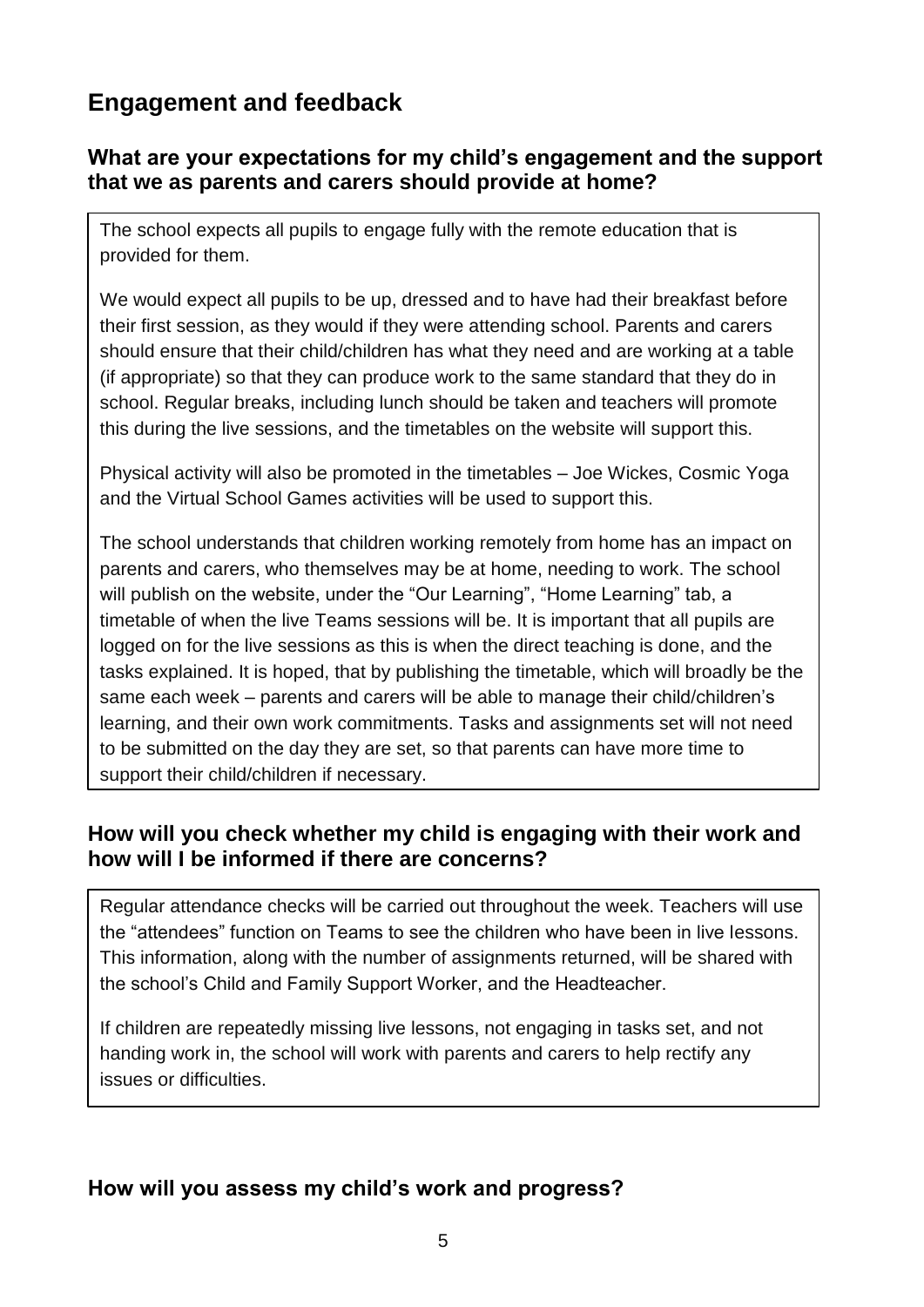Feedback can take many forms and may not always mean extensive written comments for individual children. For example, whole-class feedback or quizzes marked automatically via digital platforms are also valid and effective methods, amongst many others. Our approach to feeding back on pupil work is as follows:

When work is submitted by a pupil through the "assignments" tab on Teams teachers have the ability to comment on the work, and send it back to the child. Comments that teachers give will be in line with our current Feedback and Marking Policy (Nov 2020).

Verbal feedback will be given during live lessons and some areas may be recapped by Class Teachers or Teaching Assistants if necessary or appropriate. This is also in line with our Feedback and Marking Policy.

It is not practical, or beneficial to mark/assess every piece of work. Teachers will assess knowledge gained in a variety of ways during their live lessons and end of unit pieces of work. This may include:

- Mid or end of topic quizzes/questionnaires
- Competitions
- Tasks to produce an information poster, or a PowerPoint about a certain topic
- Extended pieces of independent writing

Therefore, not every piece of work submitted will receive written feedback or comments.

## **Additional support for pupils with particular needs**

## **How will you work with me to help my child who needs additional support from adults at home to access remote education?**

We recognise that some pupils, for example some pupils with special educational needs and disabilities (SEND), may not be able to access remote education without support from adults at home. We acknowledge the difficulties this may place on families, and we will work with parents and carers to support those pupils in the following ways: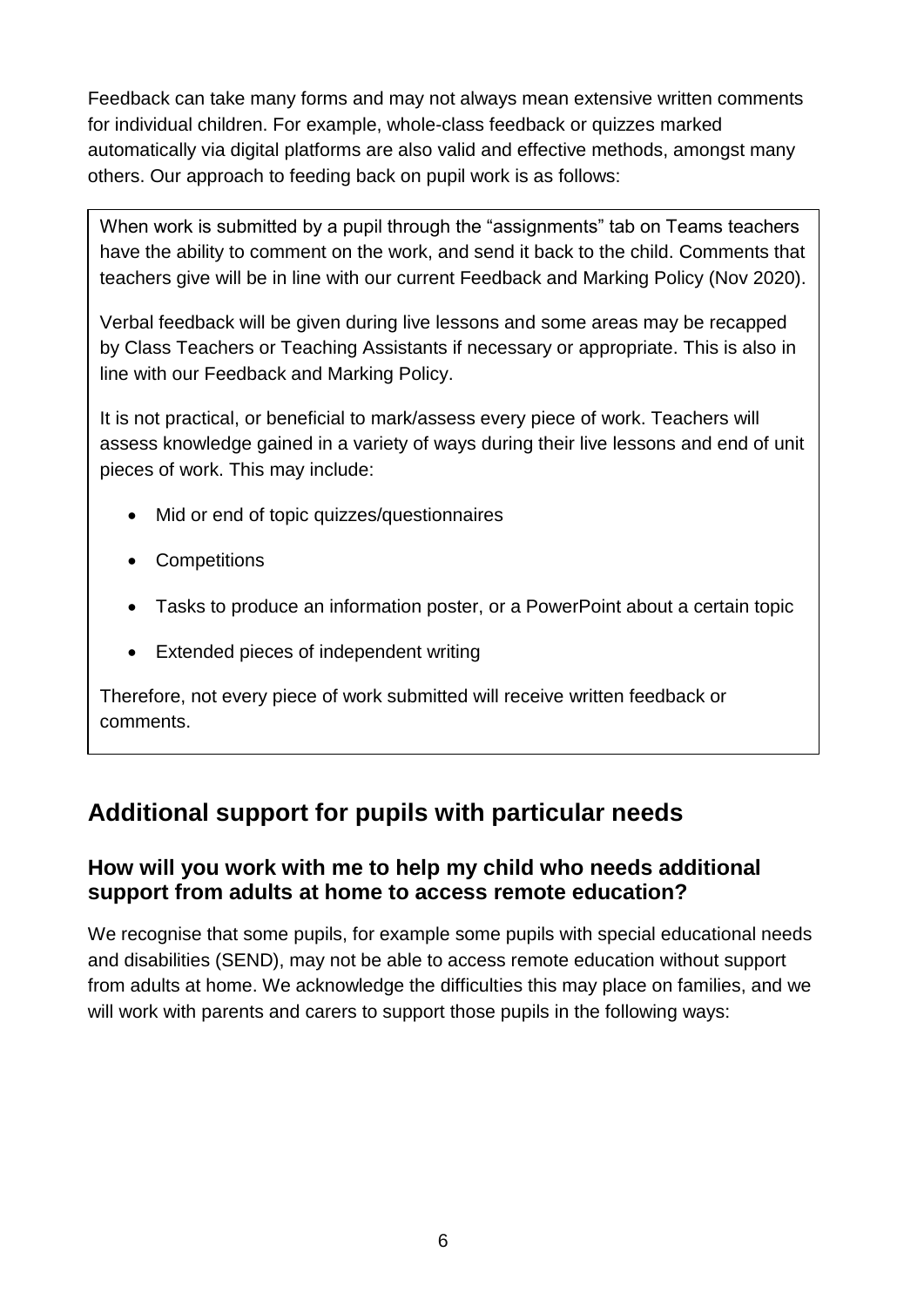Teachers will plan to meet the needs of the majority of the children in the class. They will adapt their live sessions to meet the needs of all pupils as much as is possible. Where possible, Teaching Assistants will also be on the live Teams sessions and may be used to support small groups of children, or individual children using the "Breakout Room" facility.

Although there may be some sessions where some children cannot access the material being delivered, the school places a huge emphasis on the positive social interaction that SEND children will benefit from the live sessions, so all children will be encouraged to attend live sessions.

Additional small group sessions will also take place on Teams, either with the Class Teacher, or a Teaching Assistant that is known to the child. The frequency and length of these smaller group sessions will depend on the needs of the child and the timetable for the class.

The SENDCo will work with class teachers and families to support pupils with EHCPs or additional needs. Where possible, planned meetings with professionals will continue, via various virtual meeting platforms.

Where possible and appropriate, individual speech and language sessions will be planned in through Teams, as will ELSA sessions. These will be timetabled appropriately, in consultation with the class teacher, on the individual child's Teams calendar.

## **Remote education for self-isolating pupils**

Where individual pupils need to self-isolate but the majority of their peer group remains in school, how remote education is provided will likely differ from the approach for whole groups. This is due to the challenges of teaching pupils both at home and in school.